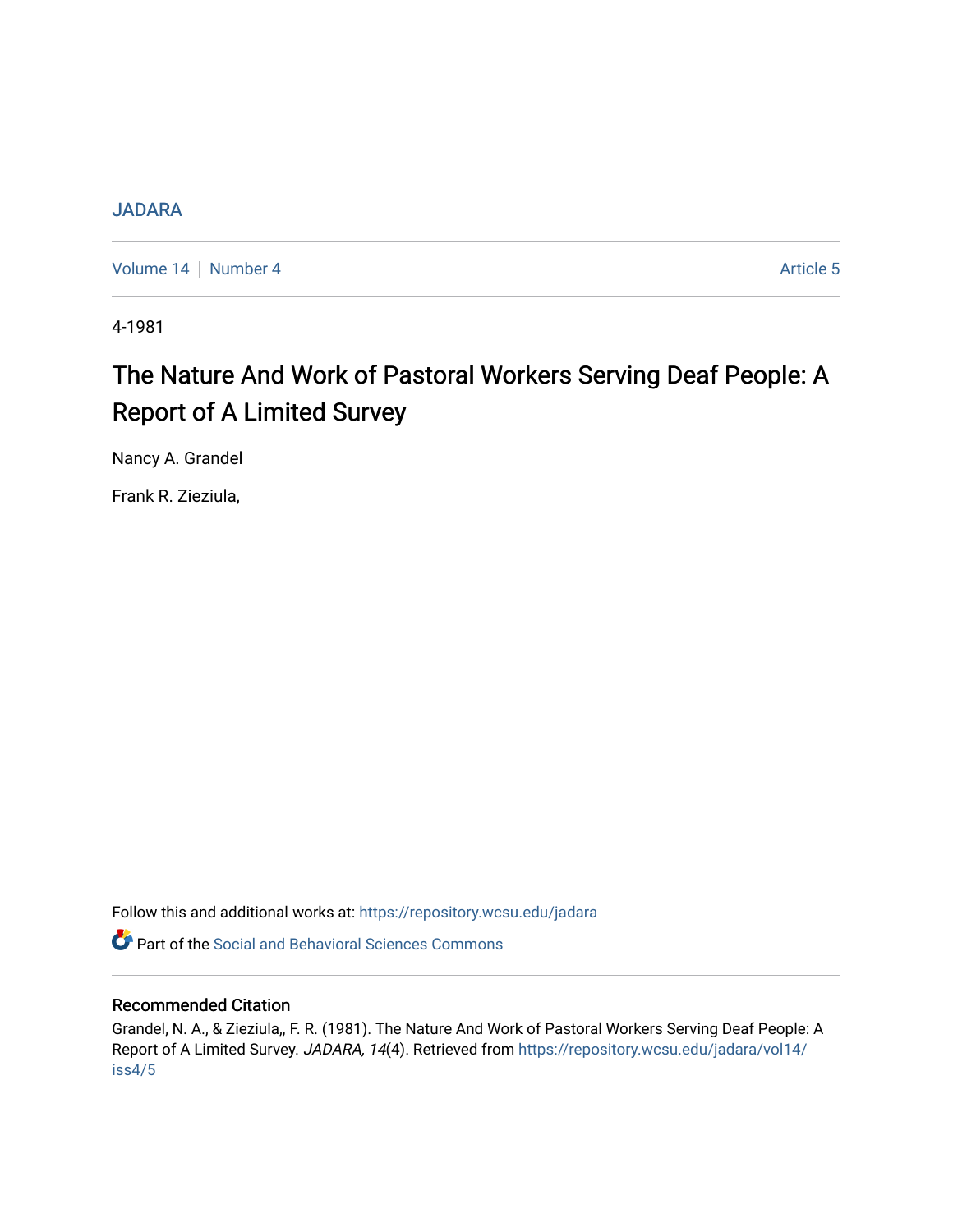# **THE NATURE AND WORK OF PASTORAL WORKERS SERVING DEAF PEOPLE: A REPORT OF A LIMITED SURVEY**

#### **Nancy A. Grandel and Frank R. Zieziula, Ph.D.**

Very little is known about a group of professionals who traditionally have provided valued and continuous service to deaf people, that is, pastoral workers. Almost all religious denominations, through unique individuals within their communities, have exhibited concern for deaf people. Yet, no surveys have been reported that would elucidate the kinds of individuals providing pastoral assistance to deaf people and the services they perform. This article will address these questions and go one step further by presenting recommendations from pastoral workers on needed training to increase their effectiveness in service of deaf people.

In the fall of 1979 a survey questionnaire entitled "Pastoral Workers in Ministry to Deaf People" was developed by the authors and sent to 285 pastoral workers of the deaf throughout the United States. The survey included questions regarding pastoral worker's personal and professional background; geographic information; background information on deaf people served; unique functions of pastoral workers; and recommendations for future training program.

The major sources for names and addresses of pastoral workers were national directories of pastoral services for the deaf published by the Lutheran and Catholic churches. No published directories could be obtained from other religious organizations. In addition to names obtained from printed materials, specific individuals of other denominations identified through contact with

the Office of Campus Ministri�s at Gallaudet College were sent questionnaires.

Of the 285 questionnaires sent, 173 were returned and appropriately completed. This represents a 61% return rate.

# **Demographic Characteristics of Pastoral Workers**

Respondents were equally distributed by sex with 41% males and 59% females completing questionnaires. As expected, only 10% of the respondents indicated a personal hearing impairment. The age range of pastoral 'workers varied with the majority ( 45%) being from 30-50 years of age; 12% of the respondents were from 20-30 years of age; and 23% of the respondents were over the age of 50. The sample studied was a highly educated group with 97% holding a B.S. or B.A. degree and 71% having attained a master's or doctorate degree.

In terms of geographic location, most of the individuals were located in the northeast  $(41\%)$  and the midwest  $(36\%)$  compared to 5% in the northwest, 10% in the southwest and 8% in the southeast. Given the geographic distribution of respondents, it is not surprising that the majority of pastoral workers practiced in cities of more than 100,000 people  $(62\%)$  with only a few respondents  $(5\%)$ providing services in rural farm areas of the country.

In terms of religious affiliation, the overwhelming majority of individuals were associated with either the Homan Catholic (69%)

**Ms. Grandel is the Director of Christian Education, Office of Campus Ministries and Dr. Zieziula is an Assistant Professor, Department of Counseling. Both are at Gallaudet College, Washington, D. C. 20002.**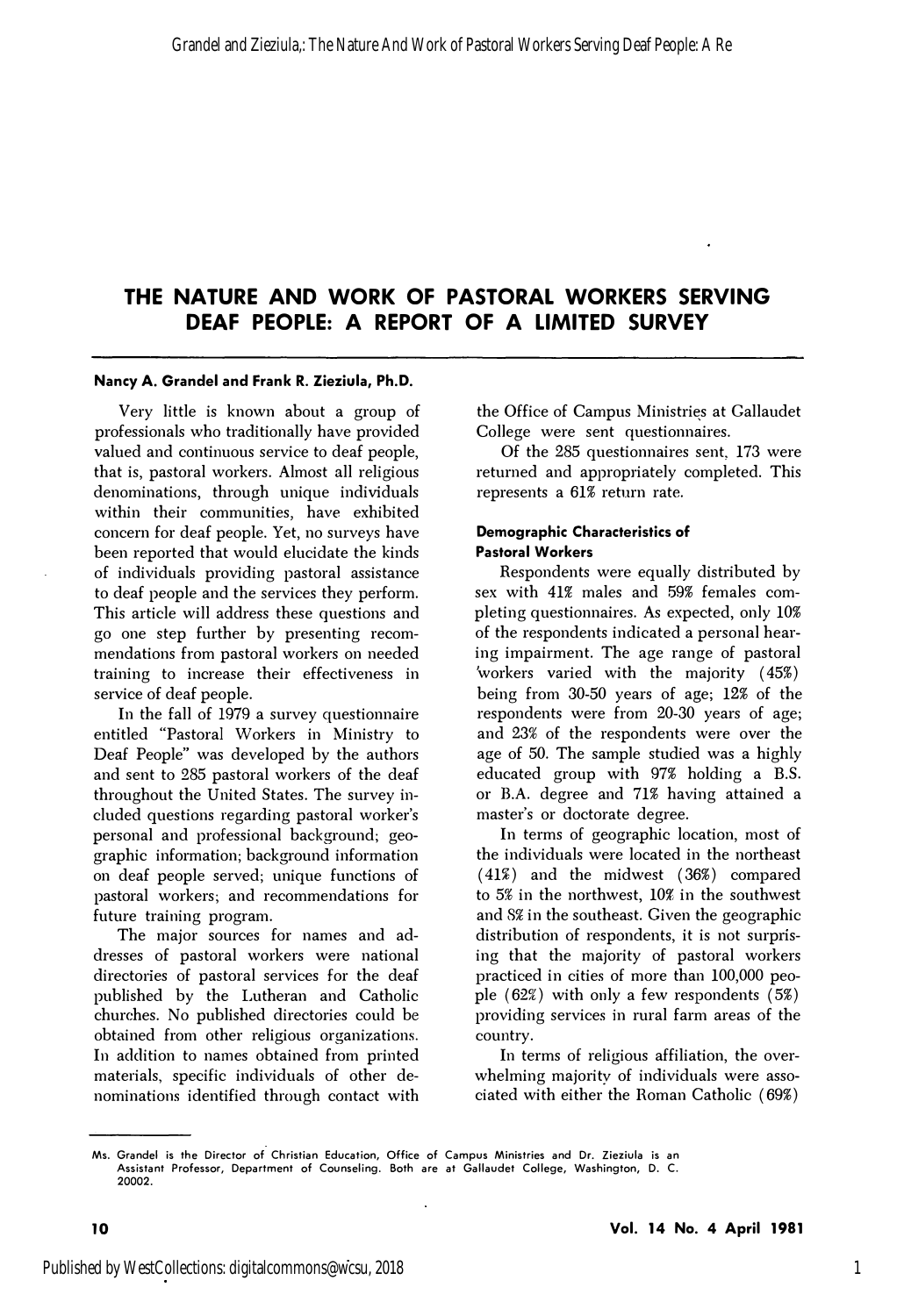# THE NATURE AND WORK OF PASTORAL WORKERS SERVING DEAF PEOPLE: A REPORT OF A LIMITED SURVEY

or Lutheran (28%) churches with the remain ing 3% representing the Episcopalian, Metho dist, and Presbyterian churches. This dis tribution is not representative of all pastoral workers of the deaf. The percentage dis tribution is due to the unavailability of a na tional listing of Baptist, Episcopalian, Metho dist, and Jewish Churches. Given this limita tion, the information received through the questionnaire can still provide us with a partial perspective on the work of this pro fessional group. Given the large number of respondents from diverse personal back grounds, there is reason to believe that de nominations not represented in this survey are similar in personal and professional back grounds and perform similar duties with deaf people.

The breakdown of present pastoral posi tions of the respondents is presented in Table 1. Because of the skewed religious denomi nation distribution, the majority of people

#### Table 1. Breakdown of Present Positions of Pastoral Workers

| Type of Position                  |     | Number Percentage |
|-----------------------------------|-----|-------------------|
| Nun                               | 55  | 32                |
| Priest                            | 53  | 31                |
| <b>Protestant Ordained Clergy</b> | 38  | 22                |
| Lay Minister                      | 6   | 3                 |
| Seminarian                        | 5   | 2                 |
| Teacher                           | 4   | 2                 |
| Pastoral Worker                   | 2   | 1                 |
| Deacon                            | 1   | 1                 |
| Other                             | 9   | R                 |
|                                   |     |                   |
| Total                             | 173 | 100               |

held positions as Roman Catholic nuns (32%), priests (31%), and protestant ordained clergy (22%). The settings where respondents work ed is presented in Table 2. Many pastoral workers of the deaf provide their services in more than one setting. Most respondents provide service to deaf people within church/ parish environments and schools for deaf children. Very few of the pastoral workers responding to the questionnaire provide serv ices to deaf people in correctional facilities  $(N = 1)$  or through existing rehabilitation programs  $(N = 6)$ .

#### Table 2. Settings in which Pastoral Workers Work

| Setting                     | Number Order | Rank      |
|-----------------------------|--------------|-----------|
| Church/Parish               | 117          |           |
| Public/Private School       |              |           |
| for the Deaf                | 77           | 2         |
| Public/Private Regular      |              |           |
| Education Schools           | 43           | 3         |
| College/University Programs | 23           | $\cdot$ 4 |
| <b>Community Agencies</b>   | 20           | 5         |
| Rehabilitation Programs     | В            | 6         |
| Correctional Facilities     |              |           |

Lastly, most respondents indicated many years of experience providing pastoral serv ices to the deaf. Approximately 78% of the respondents noted that they had five or more years of experience working with deaf people and 15% of the respondents reported over 25 years of experience in this special ministry.

#### Deaf People Who Are Served

As reported in the prior section, most deaf people served by this sample of pastoral workers were from the northeast and mid west areas of the country in urban cities of over 100,000 people. Yet, the breakdown of primary ethnic background of deaf people served was reported as overwhelmingly white (80%) compared to the provision of pastoral services to black (7%), Hispanic (9%) or Oriental (4%) deaf people. Most respondents are presently serving from 1-200 deaf people (61%). A fair number of respondents (18%) report serving deaf congregations of over 500 people.

The economic and educational levels of deaf people served are in line with the in formation received on ethnic backgrounds of deaf people being served and the settings where pastoral workers are employed. The majority of deaf people utilizing the services of pastoral workers were middle income wage earners (68%). Only 30% of the pastoral workers reported providing services to low income or unemployed deaf people. The ma jority of deaf people receiving services from pastoral workers are high school graduates (55%) with an additional 15% having college or graduate school backgrounds.

## Vol. 14 No. 4 April 1981 <sup>11</sup>

2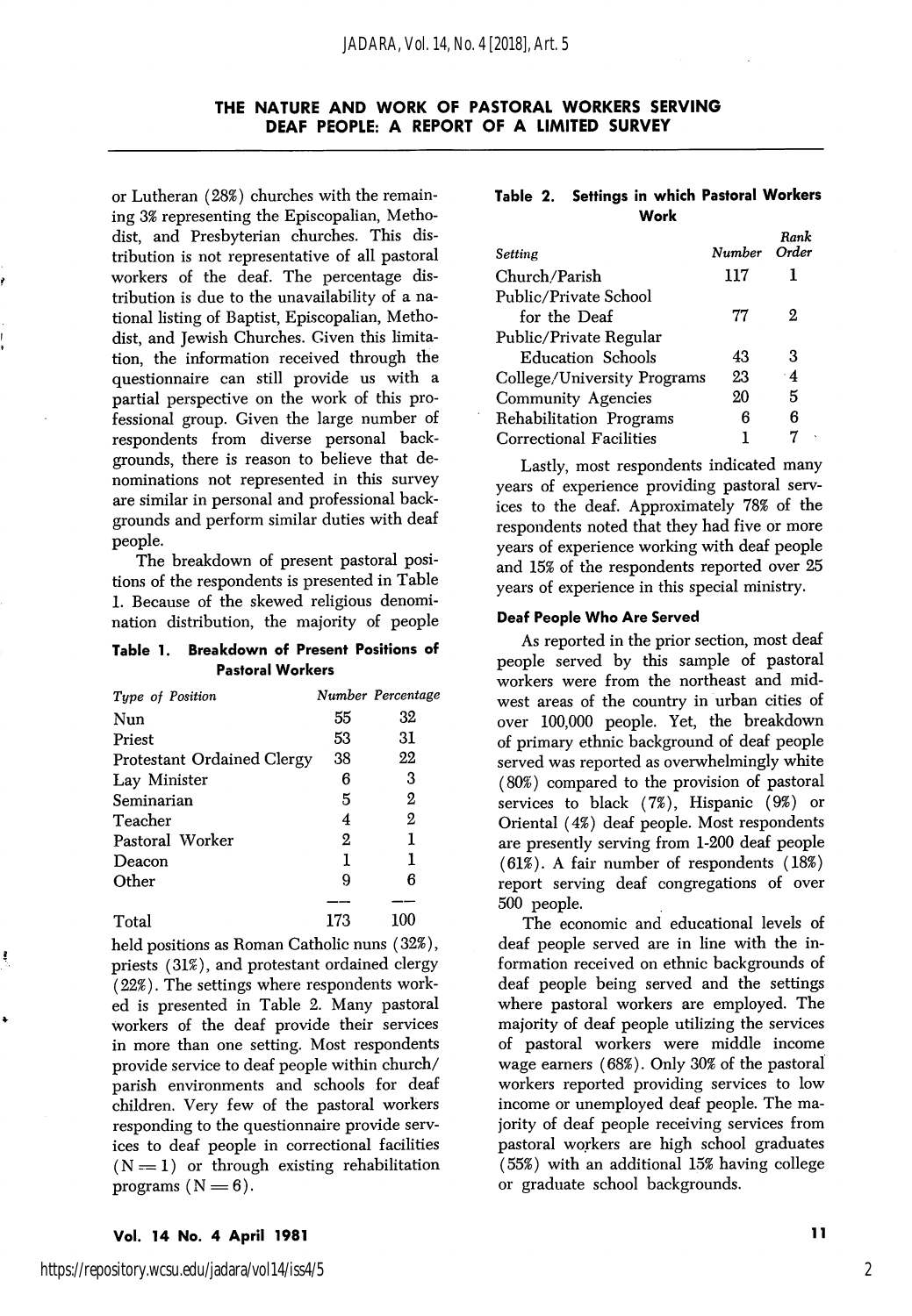# Specialized Training and Functions of Pastoral Workers

One of the major questions asked of the pastoral workers was the formal training they had received in the area of deafness. The authors did not try to identify the nature of this formal training (e.g., undergraduate or graduate courses, workshops, in-service seminars) nor the thoroughness of the train ing. The answers to some of these questions are explored in the following section on reflections and recommendations of respon dents.

The information concerning specific train ing in the area of deafness is presented in Table 3. The three major areas of training received in deafness identified by respon dents were in sign language  $(68%)$ , psychology of deafness (65%), and deaf edu cation (61%). Only 45% of the respondents indicated training in the area of counseling deaf people. Further, less than half of the pastoral workers had received training in audiology (40%) and only a small percentage (18%) had any training in the theory and practice of speech therapy. This data is in teresting as one analyzes the specific func tions performed by pastoral workers with deaf people.

# Table 3, Breakdown of Pastoral Workers' Formal Training in Deafness

| Area of Study          |     | Number of Percentage of<br>Respondents Respondents |
|------------------------|-----|----------------------------------------------------|
| Sign Language          | 118 | 68                                                 |
| Psychology of Deafness | 112 | 65                                                 |
| Deaf Education         | 106 | 61                                                 |
| Counseling             | 78  | 45                                                 |
| Audiology              | 70  | 40                                                 |
| Speech Therapy         | 32  | 18                                                 |
|                        |     |                                                    |

The ten activities in which respondents reported being most actively involved with deaf people is presented in Table 4. As one would expect, the major activities performed by pastoral workers involve worship prepara tion (77%) as well as pastoral teaching (62%). Yet, as one looks further, working with a spe cial population such as deaf people appears to diversify the roles and functions of the pastoral workers. The major areas noted by

respondents after worship preparation and teaching are personal counseling (55%), fam ily counseling (31%), marriage counseling (20%), interpreting services (38%), and com munity awareness of the problems of deaf people through deaf awareness programs  $(35\%)$ .

With regard to counseling services, it is interesting to note that less than half of the pastoral workers stated that they have been trained in counseling with deaf individuals, yet a high percentage of these professionals are called upon to provide such service. In terms of interpreting services, a fair number of respondents indicated that they are called upon often to serve as interpreters in a variety of situations not necessarily related to church functions. In like fashion, pastoral workers noted that they participate in deaf aware ness activities within their community. These functions are unique to ministry among deaf people.

## Table 4. Ten Activities in which Pastoral Workers are Most Actively Involved

| Tupe of Activitu                 | N   | Percentage |
|----------------------------------|-----|------------|
| Worship Preparation              | 134 | 77         |
| Teaching (Bible Study).          |     |            |
| CCD, etc.)                       | 108 | 62         |
| Counseling, Personal             | 96  | 55         |
| <b>Church Committee Meetings</b> | 69  | 40         |
| Interpreting                     | 65  | 38         |
| Deaf Awareness Programs          | 60  | 35         |
| Counseling, Family               | 53  | 31         |
| Youth Work                       | 51  | 29         |
| Counseling, Marriage             | 34  | 20         |
| Senior Citizen Programs          | 25  | 14         |
|                                  |     |            |

# Reflections and Training Recommendations of Respondents

In an attempt to gather information con cerning the feelings of respondents about their training for pastoral work with deaf individuals, the authors included a section in the survey for comments and reflections.

The first question asked was: "What type of training have you received in the area of deaf ministry that you have found to be especially valuable to you in your work with deaf individuals?" A very large number of respondents indicated that they had not re $\Delta r$